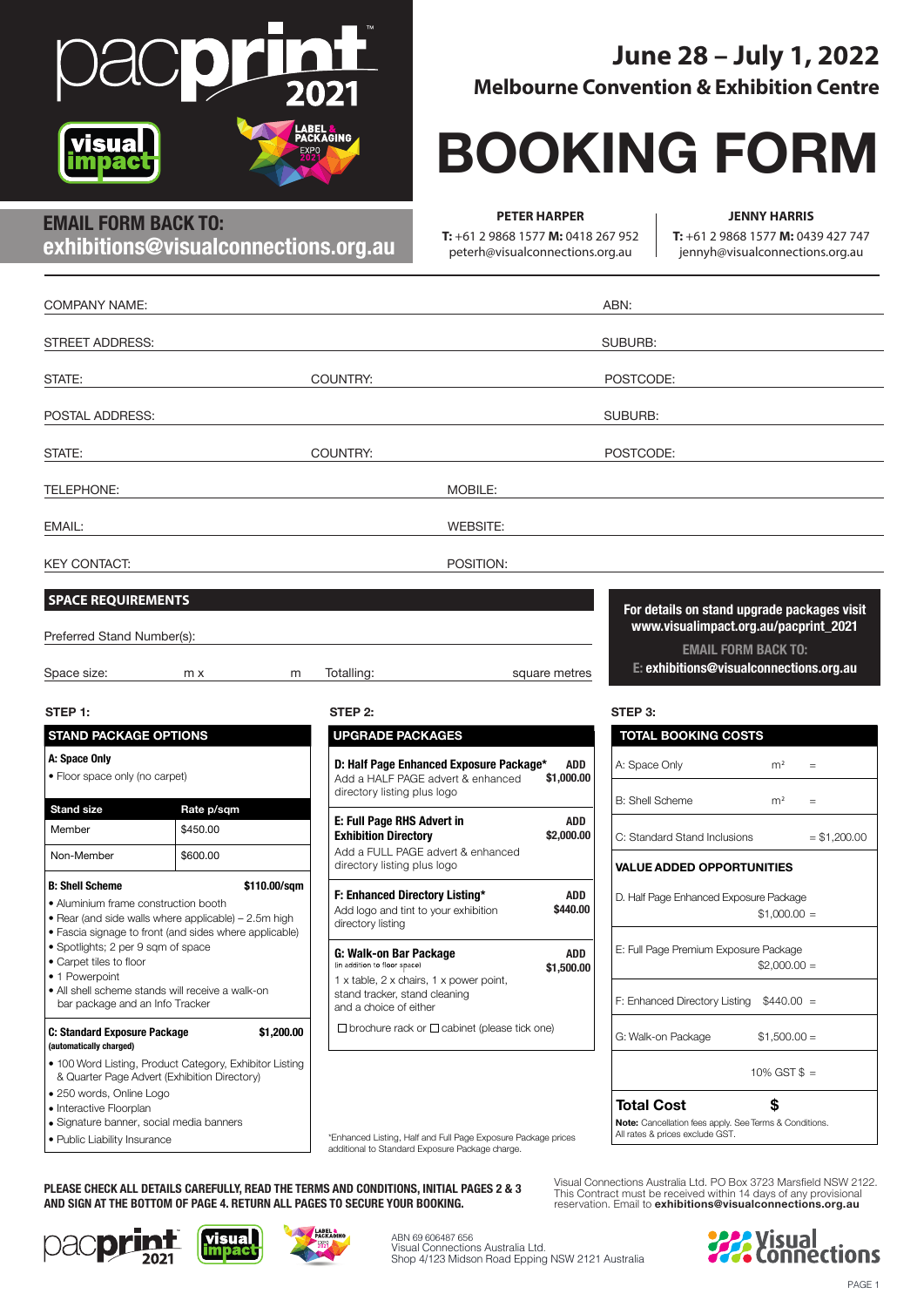

# **TERMS & CONDITIONS June 28 – July 1, 2022 | Melbourne Convention & Exhibition Centre**

#### **1. Acceptance**

 The Exhibitor acknowledges that these Terms and Conditions are unconditionally and absolutely binding upon the Exhibitor upon any of the following: (a) execution of these Terms and Conditions; or

(b) representing to the Organiser or continuing to represent to the Organiser that the Exhibitor intends to attend the Exhibition; or

(c) oral acceptance of these Terms and Conditions; or (d) making any payment to the Organiser in connection with the Exhibition.

#### **2. EXHIBITOR'S OBLIGATIONS**

# **2.1 Obligations**

#### The Exhibitor must:

(a) provide at the time of application for space (or upon request by the Organiser), the names of all authorised persons who will be attending the Venue and the Exhibition on behalf of the Exhibitor;

(b) provide at the time of application for space (or upon request by the Organiser), all details and information concerning or in any way related to the Exhibitor's proposed exhibit and attendance at the Exhibition;

- (c) keep the Venue in good repair order and condition at all times;
- (d) ensure that the noise level from the exhibit or property of the Exhibitor does not exceed 5dB(A) above the background noise level (in the octave band centre frequencies of 31Hz – 8 kHz inclusive);

(e) allow the Organiser or representatives of the Venue to inspect the exhibits and the space allocated to the Exhibitor at any time and for any reason;

(f) only display and operate exhibits which fall within the scope of the Exhibition as determined by the Organiser;

(g) not, except by express written permission from the Organiser, display directly or indirectly, advertise or give to any other exhibitor products other than its own;

(h) not, except by express written permission from the Organiser, display acknowledgements or credits indicating membership of organisations or trade associations;

(i) ensure that all exhibits, plant, machinery, goods, items, chattels and other property comply with all applicable laws;

(j) ensure that all exhibits, plant, machinery, goods, items, chattels and other property are not in any way illegal, illicit, unlawful, prohibited, banned, unauthorised, dangerous, toxic, hazardous or harmful;

(k) comply with any and all Directions issued by the Organiser in respect of the Venue and/or the Exhibition or which are in any way connected with these Terms and Conditions. **2.2 Exhibits generally**

- (a) The design of all exhibits and their weight or character is subject to the prior written approval of the Organiser.
- (b) The construction, erection and dismantling of all exhibits shall be carried out by the Exhibitor or the Exhibitor's contractors, agents or employees at its own risk but nothing in this clause shall reduce or affect the obligation of the Exhibitor or the Exhibitor's contractors, agents or employees to comply with the Directions issued by the Organiser. (c) In the event that the Organiser considers that an exhibit of the Exhibitor is not consistent with the Exhibition or the objectives of the Exhibition, the Organiser may be remove or (c) In the event that the Organiser c
- alter that exhibit at the expense of the Exhibitor which shall be reimbursed to the Organiser on demand.
- (d) The Exhibitor must have their exhibit(s) and display space ready, with all exhibits available for display and completed by the time specified by the Organiser, preceding the opening of the Exhibition.

(e) The Exhibitor must remain within the portion of the Venue allocated by the Organiser for the purposes of the Exhibition.

#### **2.3 Public liability insurance**

The parties agree as follows:

(a) The Exhibitor must make a compulsory contribution for the public liability insurance policy effected and maintained by the Organiser in the amount stipulated in the Exhibitor Booking Form. Alternatively, the Exhibitor must provide evidence to the satisfaction of the Organiser that it has its own public liability insurance.

(b) To the extent that any Exhibitor makes a claim (if entitled to make a claim) on the public liability insurance policy effected by the Organiser, the Exhibitor hereby irrevocably directs and authorises for any and all benefits paid under that policy be paid directly to the Organiser. The Exhibitor must indemnify the Organiser from any costs that it incurs in relation to any claim on the public liability insurance policy, including but not limited to any excess.

# **2.4 Other insurance requirements**

To the extent that there are any compulsory insurance policies, the Exhibitor must effect and maintain all such compulsory insurance policies as required by any law.

# **3. ORGANISER'S OBLIGATIONS**

## **3.1 Licence**

Subject to compliance by the Exhibitor with these Terms and Conditions, the Organiser will allot a portion of the Venue to an Exhibitor to be used by the Exhibitor for the purposes of the Exhibition in accordance with these Terms and Conditions, which will then constitute a license to exhibit and not a tenancy.

#### **3.2 Alterations**

The Organiser may in its sole discretion at any time to alter the size, shape or position of the floor plan as may be necessary for the best interest of the Exhibition. In the event that the size of the Exhibitors allocated portion of the Venue is reduced, the Organiser may, but is under no obligation to, credit the Exhibitor with an amount it deems appropriate for such a reduction

#### **3.3 Public liability insurance**

The Organiser must effect and keep current during the Exhibition a public liability insurance policy for the amount required of it by the Venue Owner. The public liability insurance policy need not name the Exhibitors as beneficiaries under that policy unless so required by the Venue Owner or by the terms of the relevant policy.

# **3.4 Exclusions**

 The contractual price or moneys required to be paid by the Exhibitor to the Organiser (unless otherwise stated by the Organiser) does not include any of the following: (a) loading and handling of equipment, items, chattel and goods of any kind;

 (b) staffing;

 (c) stand build for floor space bookings; marketing or advertising materials,

(d) telephones and/or facsimiles;

(e) taxes, levies, fees and charges not expressly referred to in this Deed

- (f) cleaning costs;
- (g) internet or data costs;
- (h) electrical costs, water costs, gas costs and other amenity costs;

(i) costs of insurance.

#### **4. EXHIBITOR'S WARRANTIES**

#### **4.1 Warranties**

The Exhibitor warrants that:

- (a) it has properly informed itself as to the suitability of the Venue for the Exhibition and has not relied upon any representation or advice of the Organiser, its employees or agents; (b) it has not relied upon and any representations made by the Organiser as to the potential success, revenue, profit, sales or performance of the Exhibitor's business in connection with attendance at the Exhibition;
- (c) it has and will continue to provide all relevant information to the Exhibition pertaining to the Exhibition;
- (d) it will not do anything which will bring the Organiser into disrepute or make adverse comments about the Organiser in any public forum;
- (e) it is responsible for any equipment it brings into the Venue including any equipment supplied by an external supplier for the Exhibition and the Organiser shall have no liability to the Exhibitor for any loss of or damage to any such equipment;
- (f) it will conduct itself in a proper and orderly manner;
- (g) it will not cause any damage to the Venue or to the reputation or standing of the Organiser;
- (h) it will not be involved in any illegal or immoral activity;
- (i) it will remain in material compliance with all laws, statutes, rules and regulations of any federal, state or local government authority in Australia;
- (j) it will not infringe the intellectual property rights of any third party;
- (k) the details provided by it under this Agreement are a true, accurate and correct record.

# **4.2 Reliance**

The Exhibitor acknowledges that the Organiser has relied upon the warranties espoused in clause 4.1 of these Terms and Conditions.

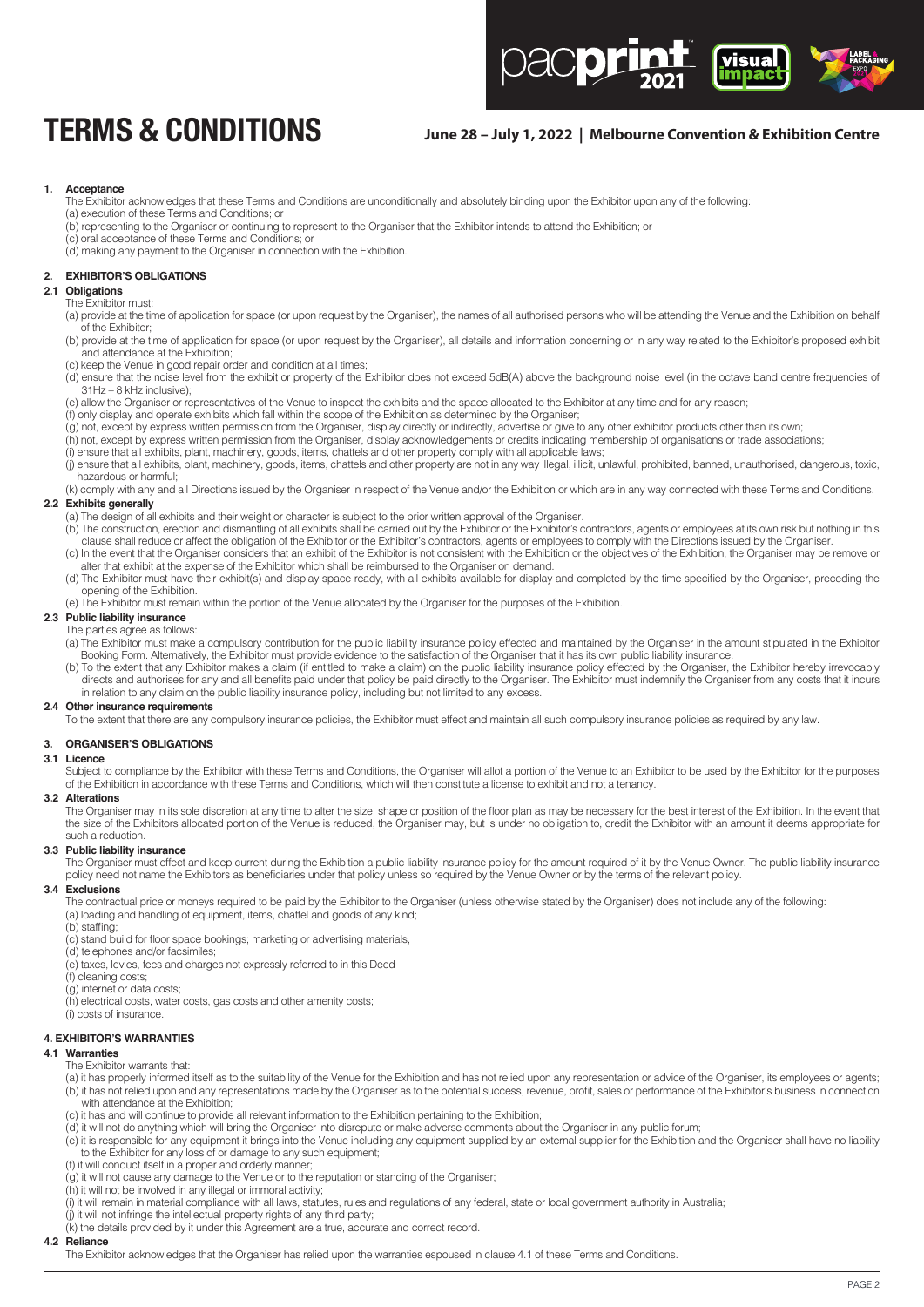# **5. RIGHTS OF THE ORGANISER**

# **5.1 Rights**

The Organiser has the right to:

(a) access all areas of the Venue (including the portion of the Venue allocated to the Exhibitor) at all times for any purpose;

 (b) determine in its absolute discretion acceptable sound limits in respect of the Exhibition or any part thereof, including without limitation, for music, videos and amplified noise; (c) refuse admission to or to remove any person from the Venue at any time;

(d) suspend or control the Exhibition if in the judgment of the Organiser it is not in accordance with these Terms and Conditions;

(e) take photographs, audio recordings and/or visual recordings of the Exhibition or any part thereof which may subsequently be used for the Organiser's promotional purposes at its absolute discretion.

## **6. PAYMENT TERMS**

#### **6.1 Obligations**

 The Exhibitor's payment obligations are determined in the Exhibitor Booking Form. The Exhibitor must strictly comply with the payment obligations as stated in the Exhibitor Booking Form.

# **6.2 Acknowledgement**

The Exhibitor acknowledges that it has read, understood and accepted the payment terms stipulated in the Exhibitor Booking Form and agrees to unconditionally comply with those payment terms.

# **7. BUMP IN & BUMP OUT**

# **7.1 Timing**

The Organiser will allocate specific times for Bump In and Bump Out.

**7.2 Bump In** In the event that the Exhibitor fails to deliver its equipment, items, chattel and all other property to the Venue for the purposes of the Exhibition before the expiry of Bump In, the Organiser may, in its sole discretion, refuse to allow the Exhibitor to deliver such equipment, items, chattel or other property which were delivered after expiry of Bump In.

#### **7.3 Bump Out**

In the event that the Exhibitor fails to retrieve its equipment, items, chattel and all other property from the Venue before the expiry of Bump Out, the Organiser may, in its sole discretion:

(a) dispose of, destroy or otherwise remove such equipment, items, chattel or other property which have remained at the Venue after expiry of Bump Out; or

(b) deliver to the Exhibitor such equipment, items, chattel or other property which have remained at the Venue after expiry of Bump Out, the cost of which shall be borne wholly by the Exhibitor and the Exhibitor indemnifies the Organiser in respect of those costs.

#### **8. PROHIBITION AGAINST SUB-LETTING**

**OR SUB-LICENSING**

The Exhibitor must not transfer, dispose of, part with or otherwise sub-let the whole or any part of their space, exhibit or other allocated part of the Venue whether for financial consideration or otherwise, or enter into any agreement to do so.

# **9. WH&S OBLIGATIONS**

# **9.1 Acknowledgment**

- The Exhibitor acknowledges that:
- (a) the Organiser and the Exhibitor may be subject to a range of different potentialobligations under work health and safety laws to ensure that the Exhibition and/or Venue (or parts of it) are safe, particularly during Bump In and Bump Out;
- (b) there may be risks associated with the carrying out of works, delivery of materials, equipment and items, occupation of the Venue by the Exhibitor, its agents, subcontractors, employees or others at the Venue (Work) if the Exhibitor and those engaged by the Exhibitor in performing the Work, do not take adequate measures to ensure the health and safety of any person who may be affected by the Work;
- (c) the Exhibitor will have management and control over the Work; and
- (d) For the purposes of the WHS Legislation, the Exhibitor is the person with the management and control of the Venue (or the relevant part occupied thereof) and has responsibility
- for the management and control of the Venue (or the relevant part occupied thereof) and for this purpose is deemed the Principal Contractor.

#### **9.2 Obligations of Exhibitor** The Exhibitor must:

(a) ensure that it has adequate systems in place to assess and eliminate hazards associated with any Work;

- (b) ensure that where hazards associated with Work cannot be eliminated, it does or procures to be done, all things reasonably practicable to ensure that the risks involved are adequately controlled and minimised;
- (c) ensure that it and all persons engaged by it or on its behalf are familiar with and comply with at all times any manuals, policies or rules formulated by the Exhibitor, the Organiser and the Venue Owner from time to time;
- (d) ensure that only qualified persons are engaged by or on behalf of the Exhibitor to carry out the Work;
- (e) maintain familiarity with and ensure compliance with the requirements of the WHS Legislation and any applicable codes of practice under the WHS Legislation;
- (f) promptly comply with directions on safety issued by any relevant authority or by the Venue Owner or the Organiser; and

# (g) notify the Organiser of:

- (i) any risks to the health and safety of persons at the Venue (or any part thereof) immediately becoming aware of such risks; and
- (ii) any notifiable incidents (within the meaning of the WHS Legislation) that occur on the Venue (or any part thereof) immediately after becoming aware of such incidents.

#### **9.3 Principal Contractor**

The Exhibitor must discharge the responsibilities connected with its appointment as the Principal Contractor until after completion of the Exhibition which shall only occur after the Bump Out is totally complete and finished by all Exhibitors.

#### **10. TERMINATION**

# **10.1 Exhibitor's right of termination**

- (a) The Exhibitor acknowledges that the Exhibition is an event which has a high demand for attendance at the Exhibition by both exhibitors and third parties. The Exhibitor also
- acknowledges that the success of the Exhibition is dependent on achieving a 100% capacity of Exhibitors.<br>(b) If for any reason the Exhibitor is of the belief that it is unable to attend at the Exhibition, the Exhibitor mus
- (c) If the Exhibitor provides to the Organiser a written notice pursuant to 10.1(b):
	- (i) more than one hundred and twenty (120) calendar days prior to the date of the Exhibition that it is unable to proceed with attendance at the Exhibition, the Exhibitor shall be liable to pay to the Organiser 30% of the cost that would have been payable had it proceeded with the Exhibition, plus any other ancillary amounts which may be owing under these Terms and Conditions;
	- (ii) between sixty (60) and one hundred and twenty (120) calendar days prior to the date of the Exhibition that it is unable to proceed with attendance at the Exhibition, the Exhibitor shall be liable to pay to the Organiser 60% of the cost that would have been payable had it proceeded with the Exhibition, plus any other ancillary amounts which may be owing under these Terms and Conditions; and
	- (iii) less than sixty (60) calendar days prior to the date of the Exhibition that it is unable to proceed with attendance at the Exhibition, the Exhibitor shall be liable to pay to the Organiser 100% of the cost that would have been payable had it proceeded with the Exhibition, plus any other ancillary amounts which may be owing under these Terms and Conditions.

# **10.2 Organiser's Right of Termination**

# (a) If at any time

- (i) the Exhibitor commits a breach of any condition of these Terms and Conditions;
- 
- (ii) the Exhibitor commits an Insolvency Event; (iii) in the Organiser's opinion, there is a likelihood that damage may be caused to Venue or the Exhibition by the Exhibitor;
	- (iv) in the Organiser's opinion, the manner in which the Exhibitor is using or proposes to use Venue or attend the Exhibition is likely to injure or prejudice the reputation of the Organiser or is illegal; or
	- (v) the Exhibitior is unable to proceed with the Exhibition, the Organiser may terminate these Terms and Conditions immediately by giving the Exhibitor notice in writing, whereupon these Terms and Conditions and any licence hereby granted to the Exhibitor shall be at an end but without prejudice to any right or remedy of the Organiser for any breach by the Exhibitor of these Terms and Conditions.

(b) If these Terms and Conditions are terminated by operation of clause 10.2, the Exhibitor shall forfeit any amounts paid to the Organiser pursuant to these Terms and Conditions or in connection with the Exhibition and shall remain liable for any unpaid amount due and owing at the time of termination.

#### **10.3Payment on Termination**

Subject to clause 10.1, all monies due and owing by the Exhibitor at the termination date of these Terms and Conditions are agreed to be a crystallised liquidated debt which is due and payable to the Organiser immediately. 10.4 Release on Termination Upon termination of these Terms and Conditions for any reason, the Exhibitor hereby releases the Organiser from any loss, fines, penalties, claims, actions, demands, complaints, proceedings, damages and consequential damages arising from or in any way connected with these Terms and Conditions and/or the Exhibition.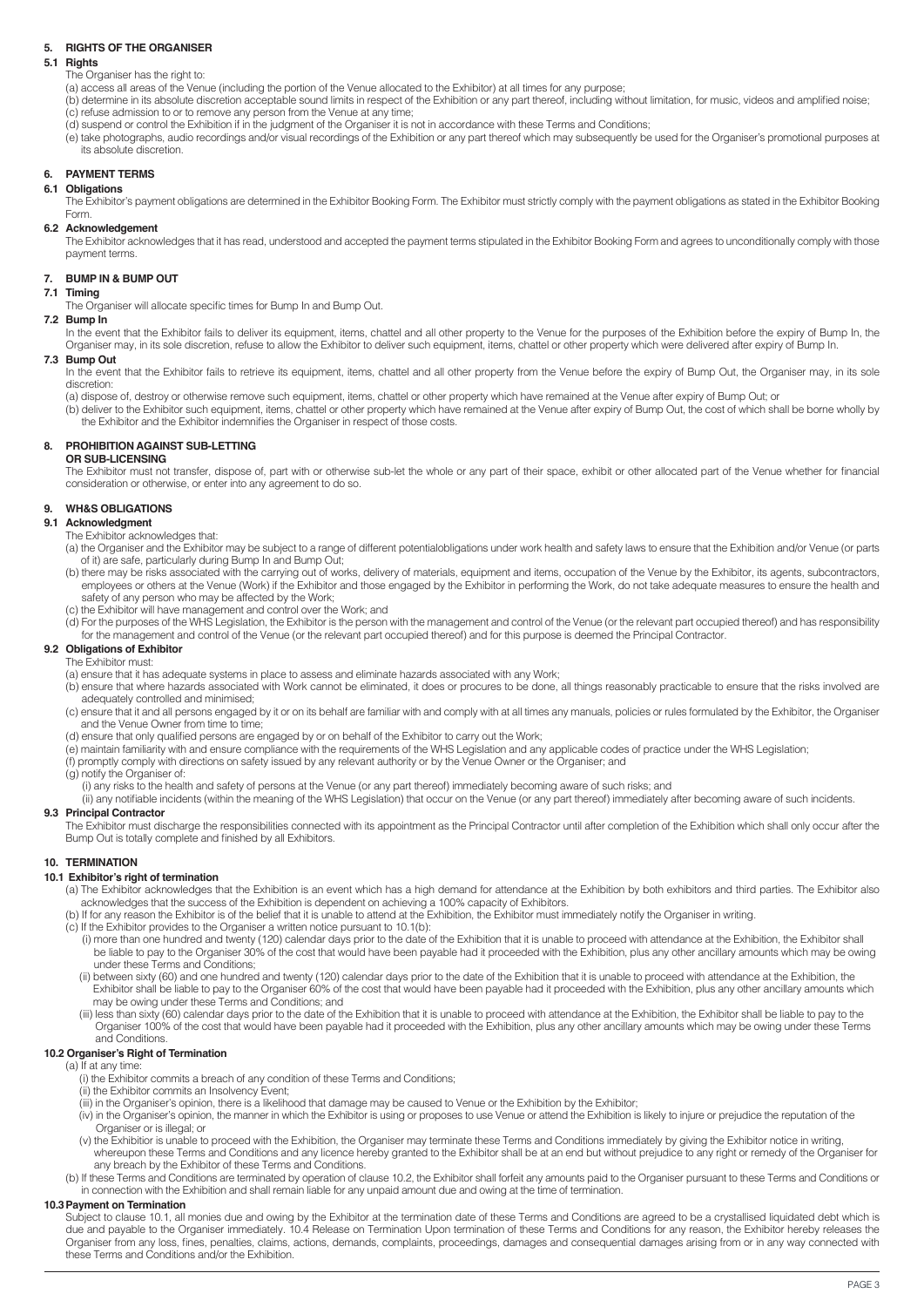# **10.4 Release on Termination**

Upon termination of these Terms and Conditions for any reason, the Exhibitor hereby releases the Organiser from any loss, fines, penalties, claims, actions, demands, complaints, proceedings, damages and consequential damages arising from or in any way connected with these terms and/or the Exhibition.

#### **10.5 Forfeiture not a penalty**

It is acknowledged that any and all forfeiture of payments made by an Exhibitor under this clause 10 represents the genuine pre-estimate of the loss and damages suffered by the Organiser as a result of the breaches by the Exhibitor of these terms and conditions and include but are not limited to the Organiser's inability to procure a replacement Exhibitor and the overall affect that an empty space at an Exhibition would have on the success to this and all future Exhibitions organised by the Organiser.

# **11. INDEMNITY**

#### **11.1 Scope**

The Exhibitor agrees to indemnify and keep indemnified the Organiser, its employees and agents, from and against all claims, fines, demands, actions, damages, costs, losses and expenses of any nature whatsoever which may be incurred directly or indirectly by reason of or in relation to the attendance to the Exhibition and the use of the Venue (or any part thereof) by the Exhibitor, including and not limited to claims arising out of or in connection with:

- (a) any breach by the Exhibitor of these Terms and Conditions;
- (b) any breach by the Exhibitor of a third party's intellectual property rights;

(c) loss of or damage to property of the Organiser, including existing property in or upon which the Exhibition is being held;

(d) loss of or damage to the Venue; and

(e) claims by any person against the Organiser in respect of personal injury or death.

# **11.2 Personal injury, loss of life and damage**

The Organiser shall not be liable to the Exhibitor or any third party for any loss of life, personal injury or damage to or loss of property which may be suffered or sustained at the Venue for any cause whatsoever.

# **12. LIABILITY**

#### **12.1 Limitation of Liability**

The Organiser takes no responsibility and is not liable for:

- (a) any loss, theft or damage to any items, chattels or property which is delivered to the Venue or used at the Exhibition by the Exhibitor;
- (b) any loss, theft or damage to any items or property belonging to the Exhibitor under any circumstance;
- (c) any act or accident caused by any external suppliers, agents and/or employees;
- (d) any loss or damage caused by an incidence of the Venue including but not limited to, issues with electricity, water, internet, lighting, amenities, gas, power or other matters related to the Venue whether directly or indirectly.

#### **12.2Release**

The Exhibitor releases the Organiser from any loss or claim contemplated by clause 12.1 of these Terms and Conditions.

# **12.3 Civil Liability Legislation**

The parties acknowledge and agree that, to the extent permitted by law:

- (a) Proportionate liability under the relevant parts of the Civil Liability Legislation is excluded from and will not apply in relation to all rights, obligations and liabilities under or in relation to these terms and conditions and/or any claim against the Exhibitor, whether in contract, tort or otherwise
- (b) If the provision of any part of the Civil Liability Legislation which relates to proportionate liability apply to any claim against the Exhibitor, whether in contract, tort or otherwise, the Exhibitor will indemnify the Organiser against any loss which the Organiser is not able to recover from the Exhibitor because of the operation of those parts of the Civil Liability Legislation.

#### **13. LIEN AND CHARGE**

# **13.1 Charge in favour of Organiser**

In consideration for the Organiser entering this agreement, the Exhibitor as the beneficial owner of all property stored or displayed at the Exhibition charges all of its property stored or displayed at the Exhibition in favour of the Organiser as collateral for any and all amounts that are due and payable to the Organiser or for all amounts which the Organiser may be entitled to claim against the Exhibitor.

#### **13.2 Power to Exercise Lien**

 At its sole discretion, the Organiser shall be entitled to exercise a lien over the exhibit(s) and/or any other items, chattels or property of the Exhibitor in the possession of the Organiser or which remain at the Venue after Bump Out for all sums which are owing by the Exhibitor to the Organiser under these Terms and Conditions or otherwise, including but not limited to, amounts which the Exhibitor becomes liable for under any indemnity set out in these Terms and Conditions.

#### **13.3 Power of Sale**

In the event that such outstanding sum is not paid to the Organiser within fourteen (14) days of a demand for payment in relation thereto, the Organiser may sell those exhibit(s) and/or any other items, chattels or property in its possession in any way it deems fit to satisfy such outstanding sum, with the surplus (if any) being retained by the Organiser. The Exhibitor must do all things requested by the Organiser to effect the sale and transfer of those exhibit(s) and/or any other items, chattels or property which are sold under this clause.

## **14. FORCE MAJEURE**

#### **14.1 No Responsibility**

 The Organiser is not responsible for any failure to perform its obligations under these Terms and Conditions and is not in any way liable to the Exhibitor if it is prevented or delayed in performing those obligations or breaches these Terms and Conditions by reason an event of Force Majeure. An event of Force Majeure relieves the Organiser from any liability or obligation which the Organiser is required to perform under these Terms and Conditions.

# **14.2 Notification**

 Where there is an event of Force Majeure, the Organiser will notify the Exhibitor giving particulars of the event of Force Majeure and the reasons for the event of Force Majeure preventing the Organiser from, or delaying the Organiser in performing its obligations under these Terms and Conditions.

#### **14.3 Cessation**

Upon cessation of the event of Force Majeure in the opinion of the Organiser, the Organiser will notify the Exhibitor of the steps which will be implemented by the Organiser to resume its obligations under these Terms and Conditions (if possible), which may include an extension of time for compliance and/or complete removal of any previous or current obligations hereunder, at the sole discretion of the Organiser.

#### **14.4 Cancellation**

If in the opinion of the Organiser, the Exhibition will not proceed as a result of the Force Majeure Event, the Organiser may, but is under no obligation to, credit the Exhibitor with an amount it deems appropriate for such cancellation.

#### **15. GENERAL**

# **15.1 Alterations to Terms and Conditions**

- (a) The Organiser reserves the right to amend, vary or alter these Terms and Conditions as may be necessary for compliance with any law or with any direction given by the Venue Owner and generally for the efficient running of the Exhibition.
- (b) These Terms and Conditions are seen as part of and/or additional to the detailed rules and regulations as described in the Exhibitors' Manual which will be forwarded to each accepted Exhibitor but can be viewed prior to this at the offices of the Organiser and shall be binding upon the Exhibitor.

#### **15.2 Governing Law**

These Terms and Conditions are governed by and construed in accordance with the law for the time being in force in the place specified in New South Wales and the parties submit to the nonexclusive jurisdiction of the Courts of New South Wales.

#### **15.3 Severability**

 If any term, agreement or condition of these Terms and Conditions or the application of these Terms and Conditions to any person or any circumstance is or becomes illegal, invalid or unenforceable in any jurisdiction, it will be severed and none of the remaining terms, agreements, conditions or applications in any other jurisdiction will be affected.

#### **15.4 Further Assurance and Good Faith**

(a) Each party must promptly at its own cost do all things (including but not limited to executing all documents) necessary or desirable to give full effect to these Terms and Conditions.

(b) Each Party must act in good faith, honestly and reasonably in the performance of its obligations under these Terms and Conditions with the object of achieving the commercial efficacy intended under these Terms and Conditions.

# **15.5Time is of the Essence**

The Exhibitor acknowledges that time is of the essence with respect to each of its obligations under these Terms and Conditions.

#### **15.6 Costs**

 If the Organiser commences any Court proceedings pursuant to these Terms and Conditions or any documents contemplated thereby, the Exhibitor must pay the costs incurred by the Organiser on an indemnity basis (i.e. solicitor/client).

# **15.7 Independent Legal Advice**

Each party acknowledges that prior to agreement to these Terms and Conditions, have had the opportunity to obtain independent legal advice.